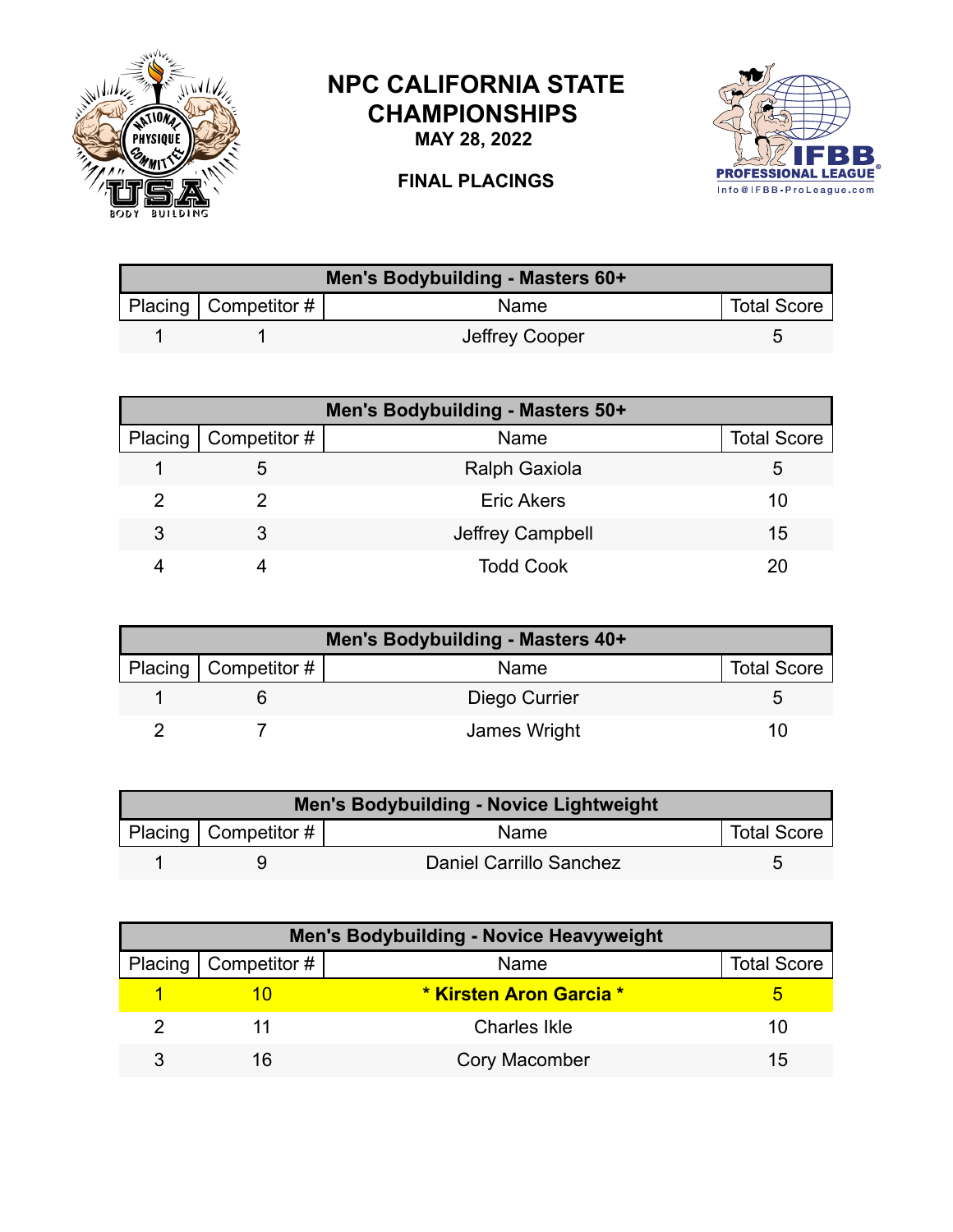| Men's Bodybuilding - Open Lightweight |                          |               |                    |  |
|---------------------------------------|--------------------------|---------------|--------------------|--|
|                                       | Placing   Competitor $#$ | Name          | <b>Total Score</b> |  |
|                                       |                          | Pete Yamamoto |                    |  |

| <b>Men's Bodybuilding - Open Middleweight</b> |              |                                |                    |  |
|-----------------------------------------------|--------------|--------------------------------|--------------------|--|
| Placing                                       | Competitor # | Name                           | <b>Total Score</b> |  |
|                                               | 14           | <b>Kevin Serra</b>             | 5                  |  |
| 2                                             | 5            | <b>Ralph Gaxiola</b>           | 10                 |  |
| 3                                             | 13           | Sonny Cabral                   | 15                 |  |
|                                               |              | <b>Daniel Carrillo Sanchez</b> |                    |  |

| Men's Bodybuilding - Open Light Heavyweight |              |                        |                    |  |
|---------------------------------------------|--------------|------------------------|--------------------|--|
| Placing                                     | Competitor # | Name                   | <b>Total Score</b> |  |
|                                             | 17           | <b>Devon Mcelmurry</b> | 5                  |  |
| 2                                           | 10           | Kirsten Aron Garcia    | 10                 |  |
| 3                                           | 16           | <b>Cory Macomber</b>   | 15                 |  |
| 4                                           |              | Jeffrey Campbell       | 21                 |  |
| 5                                           | 15           | Stepan Artuni          | 24                 |  |

| <b>Men's Bodybuilding - Open Heavyweight</b> |              |                     |                    |  |
|----------------------------------------------|--------------|---------------------|--------------------|--|
| Placing                                      | Competitor # | Name                | <b>Total Score</b> |  |
| 1                                            | 23           | * Joseph Palacios * | 5                  |  |
| $\overline{2}$                               | 24           | <b>Andy Paredes</b> | 10                 |  |
| 3                                            | 22           | Paul Lagoda         | 15                 |  |
| 4                                            | 18           | Jonathan Ayala      | 22                 |  |
| 5                                            | 21           | Donovan Keele       | 23                 |  |
| 6                                            | 19           | David Buhre         | 31                 |  |
| 7                                            | 11           | <b>Charles Ikle</b> | 34                 |  |
| 8                                            | 20           | <b>Matt Hudson</b>  | 40                 |  |
| 9                                            | 6            | Diego Currier       | 45                 |  |

| Men's Bodybuilding - Open Super Heavyweight |                        |                  |                    |  |
|---------------------------------------------|------------------------|------------------|--------------------|--|
|                                             | Placing   Competitor # | Name             | <b>Total Score</b> |  |
|                                             | 25                     | Jeremiah Willies |                    |  |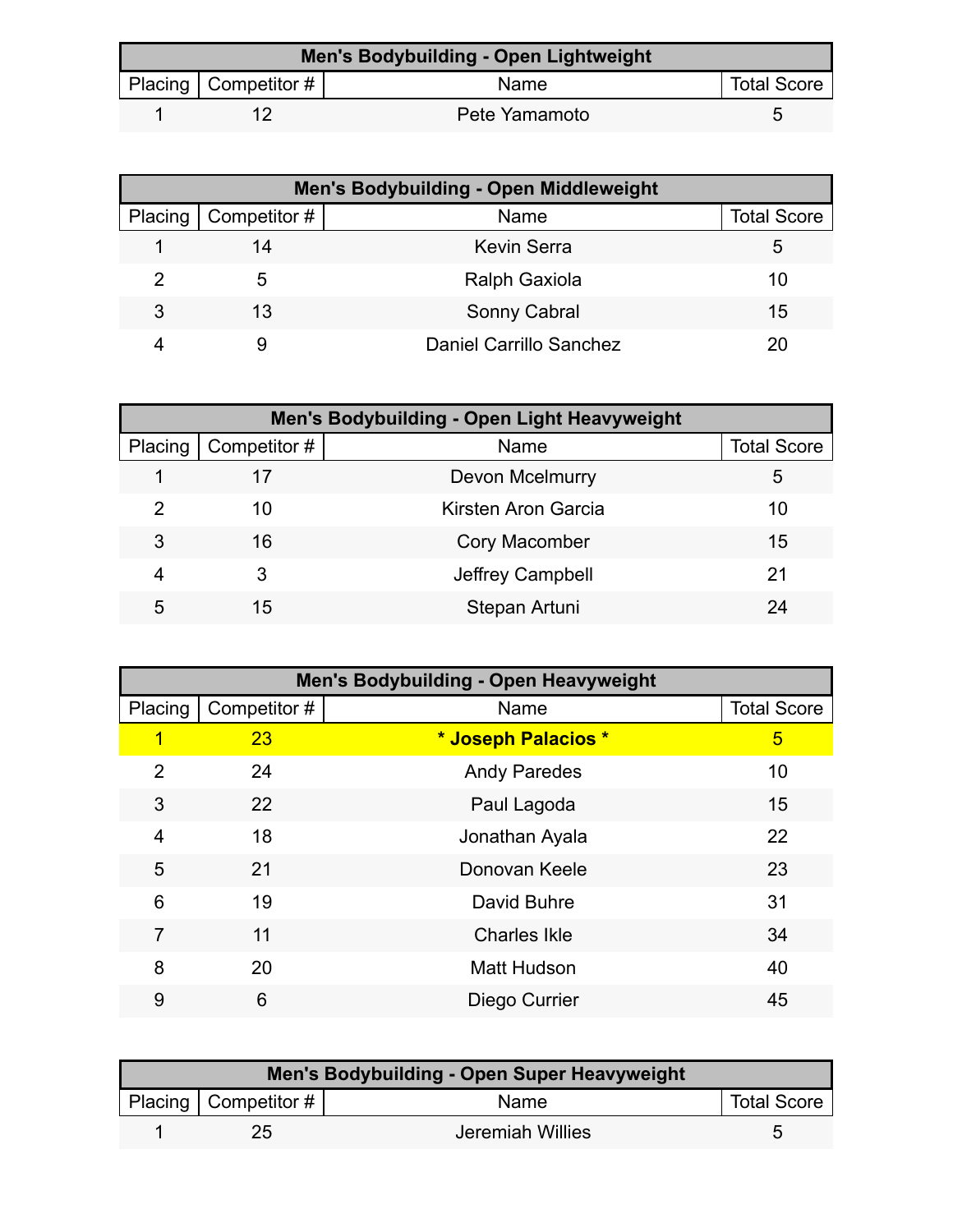| Men's Classic Physique - Masters 50+ |                        |                  |                    |  |
|--------------------------------------|------------------------|------------------|--------------------|--|
|                                      | Placing   Competitor # | Name             | <b>Total Score</b> |  |
|                                      |                        | <b>Todd Cook</b> |                    |  |
|                                      | 26                     | Ron Blackwell    | 11                 |  |

| Men's Classic Physique - Masters 40+ |              |                        |                    |  |
|--------------------------------------|--------------|------------------------|--------------------|--|
| Placing                              | Competitor # | Name                   | <b>Total Score</b> |  |
|                                      | 28           | <b>Anthony Camacho</b> | 5                  |  |
| 2                                    | 4            | <b>Todd Cook</b>       | 11                 |  |
| 3                                    | 27           | Andreh Baghdasarians   | 14                 |  |
| 4                                    |              | James Wright           | 20                 |  |
| 5                                    | 29           | <b>Victor Jimenez</b>  | 25                 |  |

| Men's Classic Physique - Masters 35+ |              |                                |                    |  |
|--------------------------------------|--------------|--------------------------------|--------------------|--|
| Placing                              | Competitor # | Name                           | <b>Total Score</b> |  |
|                                      | 28           | Anthony Camacho                | 5                  |  |
|                                      |              | <b>Daniel Carrillo Sanchez</b> | 10                 |  |
| 3                                    | 27           | Andreh Baghdasarians           | 16                 |  |
|                                      | 30           | <b>Brandon Butler</b>          | 19                 |  |

| Men's Classic Physique - True Novice A |                        |              |                    |  |
|----------------------------------------|------------------------|--------------|--------------------|--|
|                                        | Placing   Competitor # | Name         | <b>Total Score</b> |  |
|                                        |                        | Andrew Lopez |                    |  |

| Men's Classic Physique - True Novice B |                           |                    |                    |  |
|----------------------------------------|---------------------------|--------------------|--------------------|--|
|                                        | Placing   Competitor $\#$ | Name               | <b>Total Score</b> |  |
|                                        |                           | * Matthew Thomas * |                    |  |

| <b>Men's Classic Physique - Novice A</b> |              |                                |                    |
|------------------------------------------|--------------|--------------------------------|--------------------|
| Placing                                  | Competitor # | Name                           | <b>Total Score</b> |
|                                          | 34           | <b>Richard Palacios</b>        | 5                  |
| 2                                        | 36           | Francisco Balmori              | 10                 |
| 3                                        | 16           | <b>Cory Macomber</b>           | 15                 |
| 4                                        | 9            | <b>Daniel Carrillo Sanchez</b> | 21                 |
| 5                                        |              | Andreh Baghdasarians           | 24                 |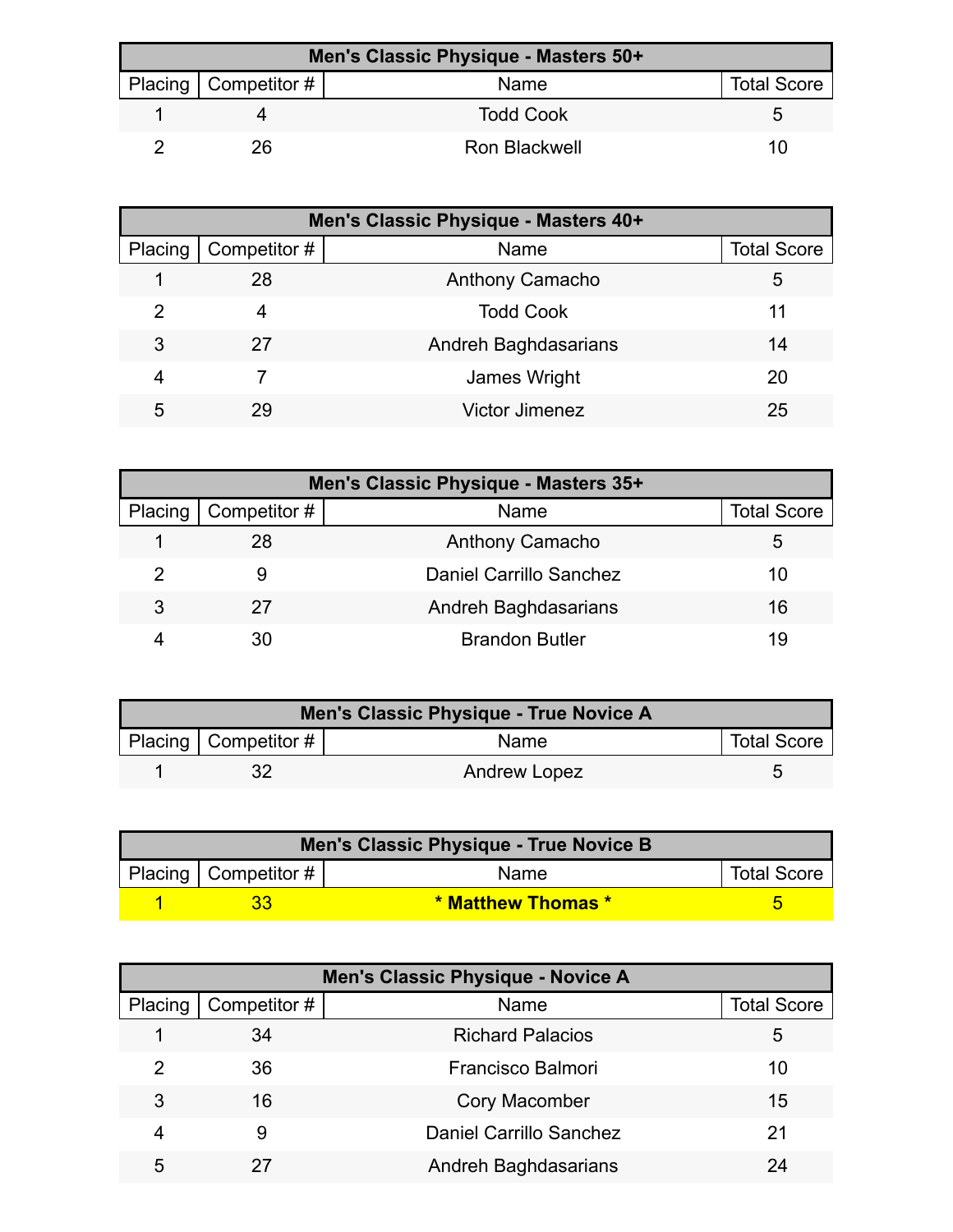| Men's Classic Physique - Open Class A |              |                                |                    |  |
|---------------------------------------|--------------|--------------------------------|--------------------|--|
| Placing                               | Competitor # | Name                           | <b>Total Score</b> |  |
|                                       | 34           | <b>Richard Palacios</b>        | 9                  |  |
| 2                                     | 35           | Abdulla Ahmad                  | 10                 |  |
| 3                                     | 36           | Francisco Balmori              | 14                 |  |
| 4                                     | 13           | Sonny Cabral                   | 19                 |  |
| 5                                     | 157          | <b>Michael Valasquez</b>       | 26                 |  |
| 6                                     | 9            | <b>Daniel Carrillo Sanchez</b> | 29                 |  |

| Men's Classic Physique - Open Class B |             |                       |                    |  |
|---------------------------------------|-------------|-----------------------|--------------------|--|
| Placing                               | Competitor# | Name                  | <b>Total Score</b> |  |
|                                       | 38          | James Vu Jr           | 5                  |  |
| $\overline{2}$                        | 10          | Kirsten Aron Garcia   | 10                 |  |
| 3                                     | 17          | Devon Mcelmurry       | 15                 |  |
| 4                                     | 33          | <b>Matthew Thomas</b> | 20                 |  |
| 5                                     | 16          | <b>Cory Macomber</b>  | 25                 |  |
| 6                                     | 27          | Andreh Baghdasarians  | 32                 |  |
|                                       | 30          | <b>Brandon Butler</b> | 33                 |  |

| Men's Classic Physique - Open Class C |                     |                  |                    |  |
|---------------------------------------|---------------------|------------------|--------------------|--|
| Placing                               | $\mid$ Competitor # | Name             | <b>Total Score</b> |  |
|                                       | -24                 | * Andy Paredes * | 5                  |  |
| 2                                     | 22                  | Paul Lagoda      | 10                 |  |
| 3                                     | 39                  | Jordan Jones     | 16                 |  |
| 4                                     | 41                  | <b>Sky Piel</b>  | 19                 |  |
| 5                                     | 40                  | Evan Largent     | 25                 |  |

|   | Men's Classic Physique - Open Class D |                        |                    |  |  |
|---|---------------------------------------|------------------------|--------------------|--|--|
|   | Placing   Competitor #                | Name                   | <b>Total Score</b> |  |  |
|   | 155                                   | Mike Skrypchyk         | 6                  |  |  |
| 2 | 45                                    | <b>Patrick Youells</b> | 10                 |  |  |
| 3 | 44                                    | <b>Nick Tretta</b>     | 17                 |  |  |
|   |                                       | Jorge Quirarte         | 18                 |  |  |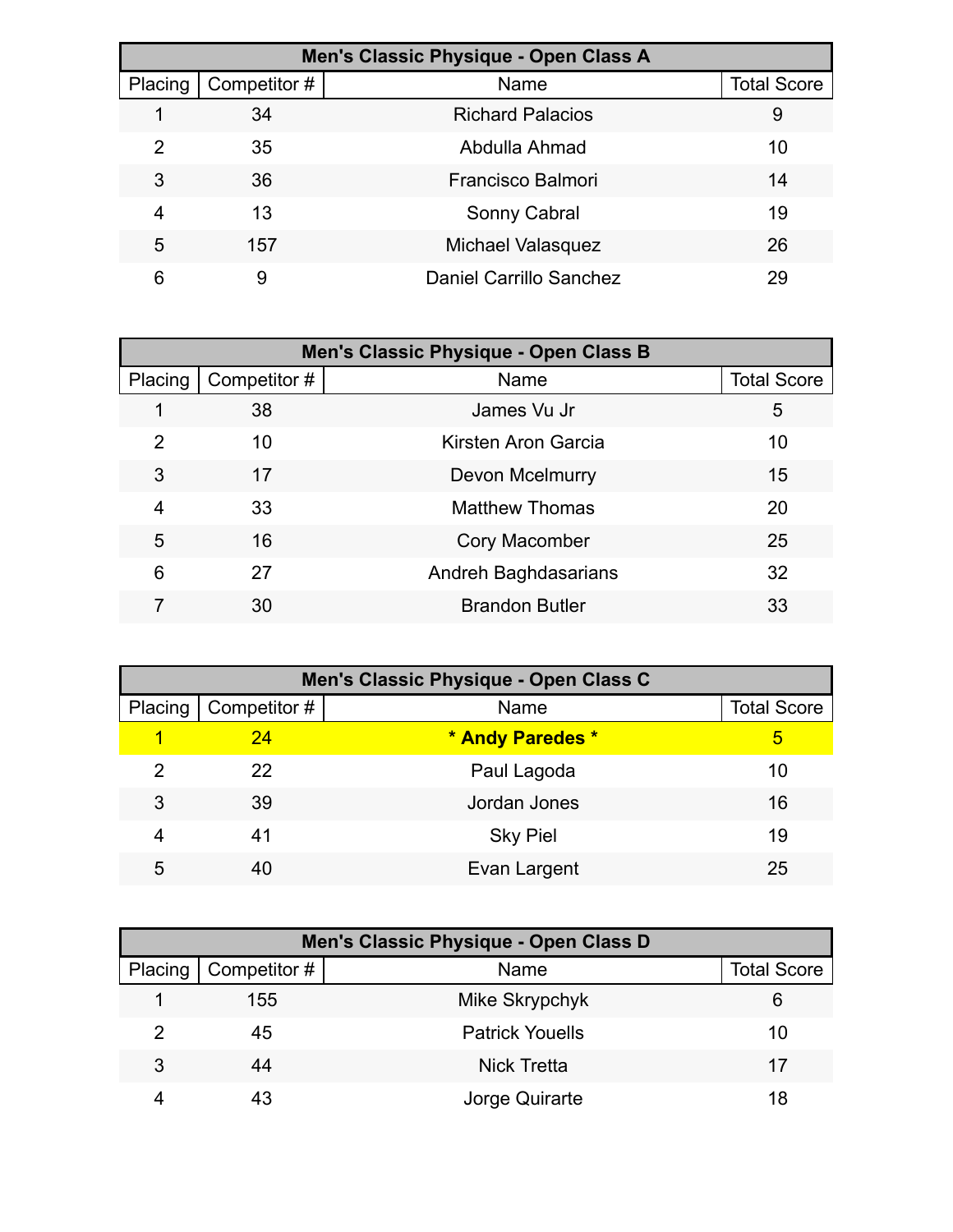| Men's Physique - Masters 50+ |              |                      |                    |  |
|------------------------------|--------------|----------------------|--------------------|--|
| Placing                      | Competitor # | Name                 | <b>Total Score</b> |  |
|                              | 47           | <b>Brent Bryant</b>  | 5                  |  |
| $\mathcal{P}$                | 49           | David Lyle           | 10                 |  |
| 3                            | 26           | <b>Ron Blackwell</b> | 15                 |  |
| 4                            | 46           | Paul Ancho           | 20                 |  |
| 5                            | 48           | David Logan          | 25                 |  |

| Men's Physique - Masters 45+ |              |                       |                    |  |
|------------------------------|--------------|-----------------------|--------------------|--|
| Placing                      | Competitor # | Name                  | <b>Total Score</b> |  |
|                              | 51           | <b>Chezz Bruce</b>    | 5                  |  |
| 2                            | 47           | <b>Brent Bryant</b>   | 10                 |  |
| 3                            | 49           | David Lyle            | 15                 |  |
| 4                            | 50           | <b>Scott Andriola</b> | 22                 |  |
| 5                            | 60           | David Peterson        | 23                 |  |

| Men's Physique - Masters 40+ |                           |                    |                    |
|------------------------------|---------------------------|--------------------|--------------------|
|                              | Placing   Competitor $\#$ | Name               | <b>Total Score</b> |
|                              | 51                        | <b>Chezz Bruce</b> |                    |

| Men's Physique - Masters 35+ A |                        |                      |                    |  |
|--------------------------------|------------------------|----------------------|--------------------|--|
|                                | Placing   Competitor # | Name                 | <b>Total Score</b> |  |
|                                | 53                     | <b>Bruce Parrish</b> |                    |  |
|                                | 52                     | <b>Justin Cox</b>    |                    |  |

| Men's Physique - Masters 35+ B |                           |                 |                    |  |
|--------------------------------|---------------------------|-----------------|--------------------|--|
|                                | Placing   Competitor $\#$ | <b>Name</b>     | <b>Total Score</b> |  |
|                                |                           | * Chezz Bruce * |                    |  |

| Men's Physique - True Novice A |                          |                    |                    |  |
|--------------------------------|--------------------------|--------------------|--------------------|--|
|                                | Placing   Competitor $#$ | <b>Name</b>        | <b>Total Score</b> |  |
|                                | 54                       | Esteban Valenzuela |                    |  |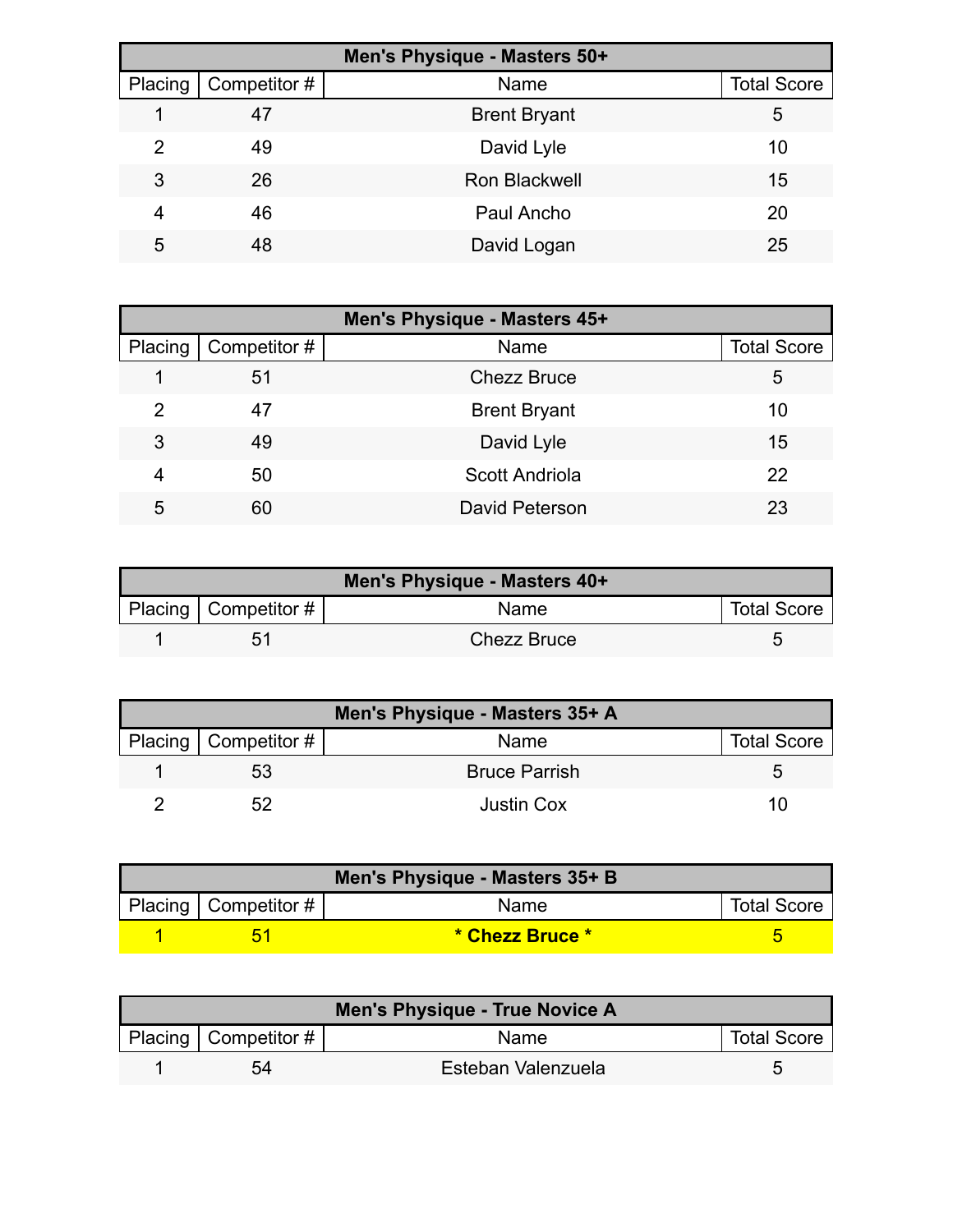|         | <b>Men's Physique - True Novice B</b> |                      |                    |  |  |
|---------|---------------------------------------|----------------------|--------------------|--|--|
| Placing | Competitor #                          | Name                 | <b>Total Score</b> |  |  |
|         | 55                                    | <b>Manuel Garcia</b> |                    |  |  |
| 2       | 56                                    | <b>Nathan Garcia</b> | 9                  |  |  |
| 3       | 31                                    | Jarvae Everett       | 15                 |  |  |
| 4       | 61                                    | Ivan Picazo          | 22                 |  |  |
| 5       | 8                                     | Aaron Carmona        | 23                 |  |  |

| <b>Men's Physique - True Novice C</b> |                              |                      |                    |  |
|---------------------------------------|------------------------------|----------------------|--------------------|--|
|                                       | Placing $\vert$ Competitor # | Name                 | <b>Total Score</b> |  |
|                                       | 59                           | * Johnny Pearson Jr* | 5                  |  |
| 2                                     | 58                           | <b>Eddie Mims</b>    | 10                 |  |
| 3                                     | 57                           | <b>Tommy Brown</b>   | 15                 |  |
|                                       | 60                           | David Peterson       | 20                 |  |

| <b>Men's Physique - Novice A</b> |              |                     |                    |  |
|----------------------------------|--------------|---------------------|--------------------|--|
| Placing                          | Competitor # | Name                | <b>Total Score</b> |  |
|                                  | 156          | Jan Ray Catacutan   | 5                  |  |
| 2                                | 52           | <b>Justin Cox</b>   | 10                 |  |
| 3                                | 47           | <b>Brent Bryant</b> | 17                 |  |
|                                  | 62           | Pepito Corpus       | 18                 |  |

| <b>Men's Physique - Novice B</b> |              |                       |                    |
|----------------------------------|--------------|-----------------------|--------------------|
| Placing                          | Competitor # | Name                  | <b>Total Score</b> |
|                                  | 65           | <b>John Garcia</b>    |                    |
| $\overline{2}$                   | 66           | <b>Apolo Martinez</b> | 11                 |
| 3                                | 63           | Jordon James          | 12                 |
| 4                                | 64           | <b>Aaron Corrales</b> | 20                 |
| 5                                | 31           | <b>Jarvae Everett</b> | 27                 |
| 6                                | 61           | Ivan Picazo           | 28                 |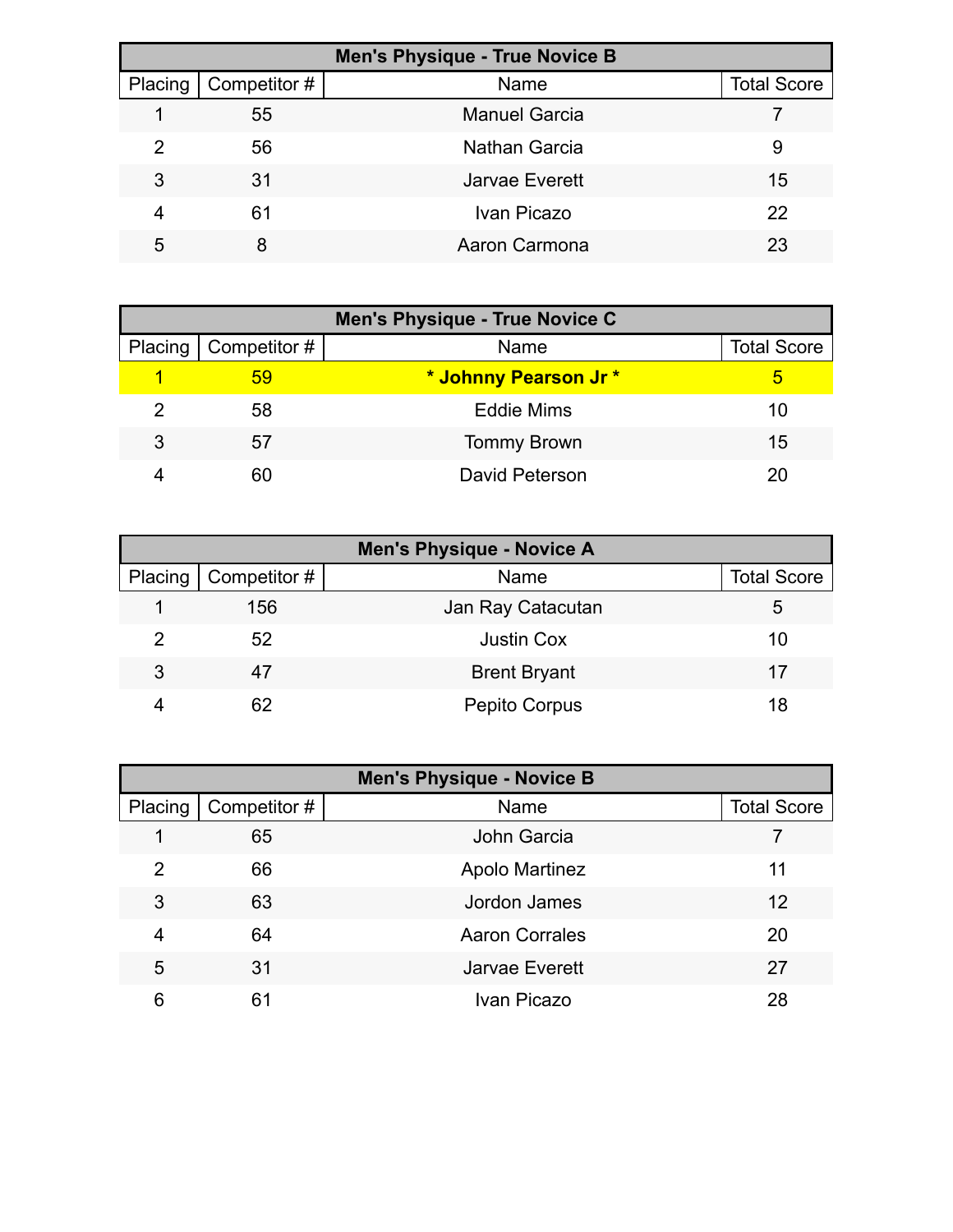| <b>Men's Physique - Novice C</b> |              |                              |                    |  |
|----------------------------------|--------------|------------------------------|--------------------|--|
| Placing                          | Competitor # | Name                         | <b>Total Score</b> |  |
|                                  | 68           | * Anthony Navarro *          | h                  |  |
| 2                                | 69           | <b>Rafael Romero Alvarez</b> | 10                 |  |
| 3                                | 58           | <b>Eddie Mims</b>            | 15                 |  |
|                                  | 67           | Jose Carlo Malgapo           |                    |  |

| <b>Men's Physique - Open Class A</b> |             |                        |                    |
|--------------------------------------|-------------|------------------------|--------------------|
| Placing                              | Competitor# | Name                   | <b>Total Score</b> |
| 1                                    | 36          | * Francisco Balmori *  | 5                  |
| 2                                    | 156         | Jan Ray Catacutan      | 10                 |
| 3                                    | 53          | <b>Bruce Parrish</b>   | 15                 |
| $\overline{4}$                       | 54          | Esteban Valenzuela     | 22                 |
| 5                                    | 52          | <b>Justin Cox</b>      | 23                 |
| 6                                    | 62          | <b>Pepito Corpus</b>   | 30                 |
| $\overline{7}$                       | 70          | Jesus Ramirez          | 36                 |
| 8                                    | 71          | Juan Carlos Villanueva | 41                 |
| 9                                    | 50          | Scott Andriola         | 43                 |

| Men's Physique - Open Class B |                       |                    |  |  |
|-------------------------------|-----------------------|--------------------|--|--|
| Placing   Competitor #        | Name                  | <b>Total Score</b> |  |  |
| 64                            | <b>Aaron Corrales</b> | h                  |  |  |
|                               | David Logan           | 10                 |  |  |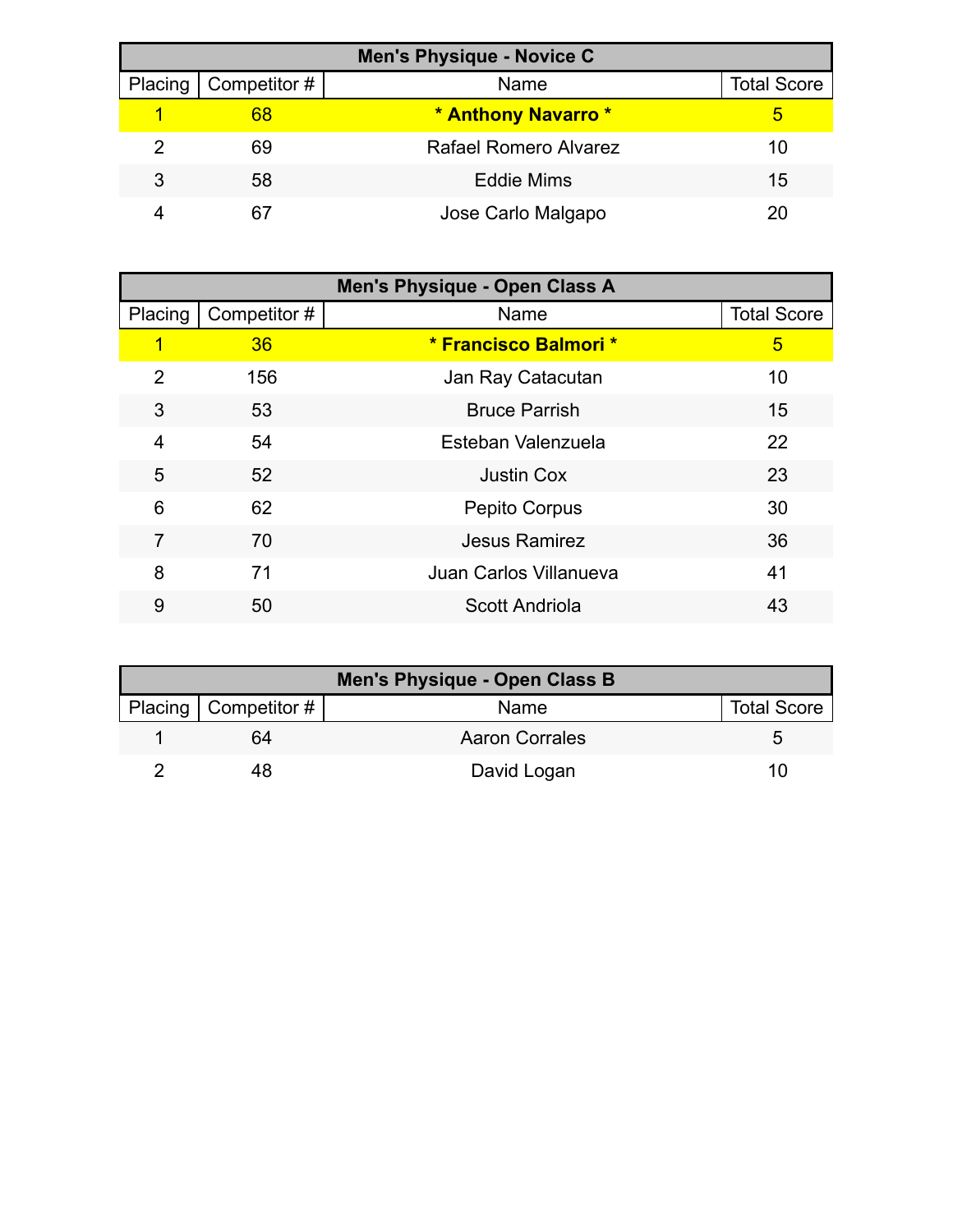|                | Men's Physique - Open Class C |                            |                    |  |
|----------------|-------------------------------|----------------------------|--------------------|--|
| Placing        | Competitor#                   | Name                       | <b>Total Score</b> |  |
|                | 73                            | Autthanee Tangtongwechakit | 5                  |  |
| $\overline{2}$ | 78                            | Michael Zapien             | 12                 |  |
| 3              | 76                            | Joshua Larese              | 15                 |  |
| 4              | 63                            | Jordon James               | 19                 |  |
| 5              | 72                            | Cesar Castro               | 25                 |  |
| 6              | 75                            | Renaldo Jimenez            | 30                 |  |
| $\overline{7}$ | 74                            | <b>Freddie Grace</b>       | 34                 |  |
| 8              | 55                            | <b>Manuel Garcia</b>       | 41                 |  |
| 9              | 51                            | <b>Chezz Bruce</b>         | 46                 |  |
| 10             | 56                            | Nathan Garcia              | 47                 |  |

| Men's Physique - Open Class D |              |                              |                    |
|-------------------------------|--------------|------------------------------|--------------------|
| Placing                       | Competitor # | Name                         | <b>Total Score</b> |
| $\mathbf 1$                   | 77           | <b>Antwan Morrow</b>         | 5                  |
| $\overline{2}$                | 82           | Sergio Martinas              | 10                 |
| 3                             | 65           | John Garcia                  | 15                 |
| $\overline{4}$                | 80           | <b>Thales Castro</b>         | 21                 |
| 5                             | 81           | <b>Durrell Liggins</b>       | 23                 |
| 6                             | 69           | <b>Rafael Romero Alvarez</b> | 32                 |
| $\overline{7}$                | 66           | <b>Apolo Martinez</b>        | 33                 |
| 8                             | 59           | Johnny Pearson Jr            | 40                 |
| 9                             | 79           | <b>Jaden Bennett</b>         | 45                 |
| 10                            | 67           | Jose Carlo Malgapo           | 50                 |
| 11                            | 83           | Andrew Mugulusi              | 55                 |

| <b>Men's Physique - Open Class F</b> |                           |                    |  |  |
|--------------------------------------|---------------------------|--------------------|--|--|
| Placing   Competitor #               | Name                      | <b>Total Score</b> |  |  |
| 68                                   | <b>Anthony Navarro</b>    |                    |  |  |
| 84                                   | <b>Garrett Mezzanatto</b> | 111                |  |  |

| Women's Physique - Open Class B |                        |                        |                    |  |
|---------------------------------|------------------------|------------------------|--------------------|--|
|                                 | Placing   Competitor # | <b>Name</b>            | <b>Total Score</b> |  |
|                                 |                        | * Mary Diane Klepach * |                    |  |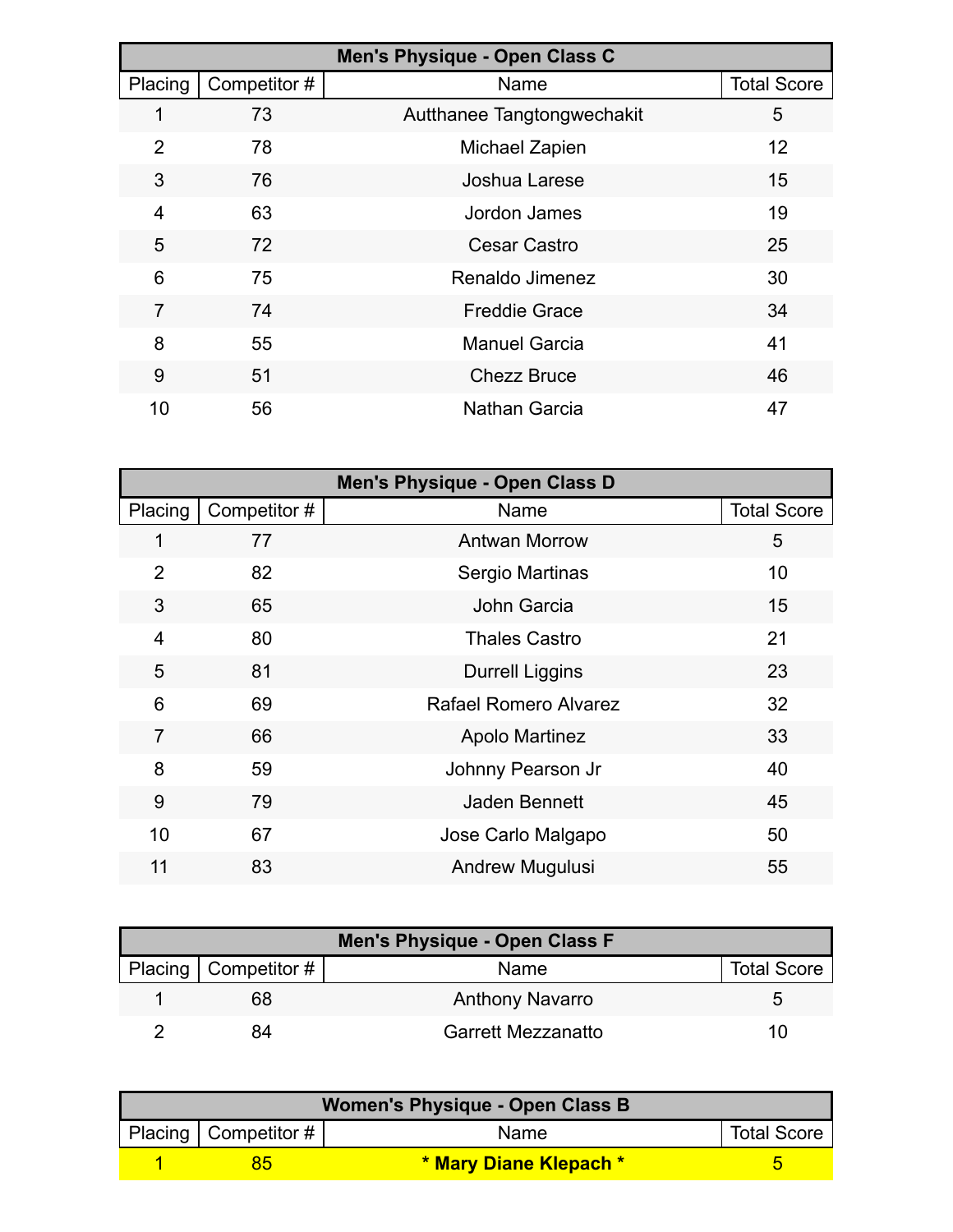| Women's Figure - Masters 50+ |                        |                        |                    |  |
|------------------------------|------------------------|------------------------|--------------------|--|
|                              | Placing   Competitor # | Name                   | <b>Total Score</b> |  |
|                              |                        | Elizabeth Lopez        |                    |  |
|                              | 88                     | Patricia Santos Nelson |                    |  |
|                              | 86                     | Michelle Hern          | 13                 |  |

| Women's Figure - Masters 45+ |                        |                        |                    |
|------------------------------|------------------------|------------------------|--------------------|
|                              | Placing   Competitor # | Name                   | <b>Total Score</b> |
|                              | 88                     | Patricia Santos Nelson |                    |
|                              | 89                     | Delia Loera            | 10                 |

| Women's Figure - Masters 35+ A |                           |               |                    |
|--------------------------------|---------------------------|---------------|--------------------|
|                                | Placing   Competitor $\#$ | <b>Name</b>   | <b>Total Score</b> |
|                                | 86                        | Michelle Hern |                    |

| <b>Women's Figure - True Novice A</b> |                        |               |                    |
|---------------------------------------|------------------------|---------------|--------------------|
|                                       | Placing   Competitor # | <b>Name</b>   | <b>Total Score</b> |
|                                       | 86                     | Michelle Hern |                    |

| <b>Women's Figure - Novice B</b> |                          |                     |                    |  |
|----------------------------------|--------------------------|---------------------|--------------------|--|
|                                  | Placing   Competitor $#$ | <b>Name</b>         | <b>Total Score</b> |  |
|                                  |                          | * Nathalie Orozco * |                    |  |

| <b>Women's Figure - Novice C</b> |                          |                      |                    |  |
|----------------------------------|--------------------------|----------------------|--------------------|--|
|                                  | Placing   Competitor $#$ | <b>Name</b>          | <b>Total Score</b> |  |
|                                  |                          | <b>Ashley Cunill</b> |                    |  |

| Women's Figure - Open Class A |                           |                        |                    |  |
|-------------------------------|---------------------------|------------------------|--------------------|--|
|                               | Placing   Competitor $\#$ | Name                   | <b>Total Score</b> |  |
|                               |                           | <b>Elizabeth Lopez</b> |                    |  |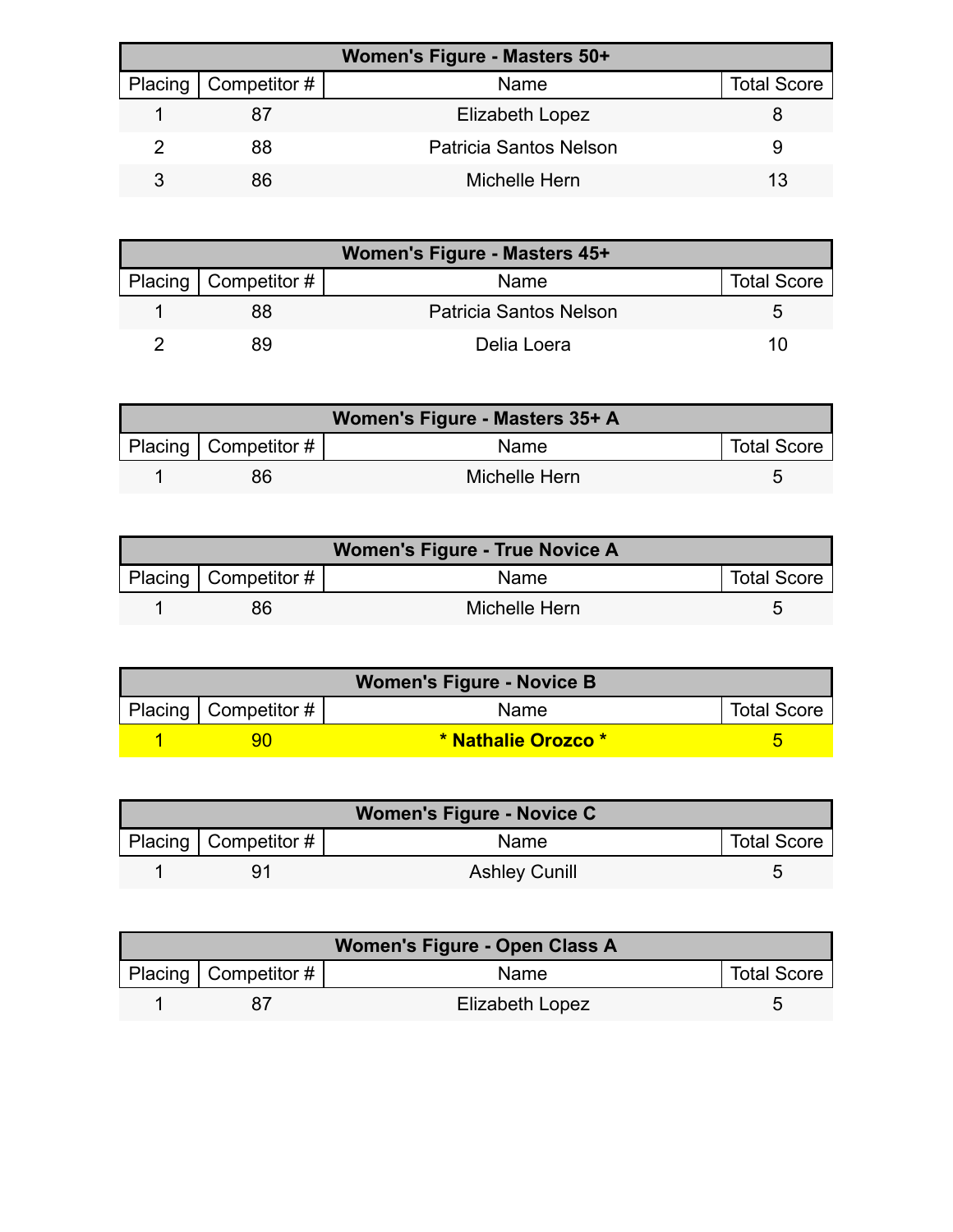| <b>Women's Figure - Open Class B</b> |                       |                    |  |  |
|--------------------------------------|-----------------------|--------------------|--|--|
| Placing   Competitor #               | Name                  | <b>Total Score</b> |  |  |
| 92                                   | Meghan Crouch-Upcraft |                    |  |  |
| 89                                   | Delia Loera           |                    |  |  |
| 86                                   | Michelle Hern         | 14                 |  |  |

| Women's Figure - Open Class C |                     |                    |  |  |
|-------------------------------|---------------------|--------------------|--|--|
| Placing   Competitor $\#$     | Name                | <b>Total Score</b> |  |  |
|                               | * Nathalie Orozco * |                    |  |  |

| Women's Figure - Open Class D |                        |                    |  |  |
|-------------------------------|------------------------|--------------------|--|--|
| Placing   Competitor #        | Name                   | <b>Total Score</b> |  |  |
| 88                            | Patricia Santos Nelson |                    |  |  |
|                               | <b>Ashley Cunill</b>   |                    |  |  |

| <b>Women's Wellness - True Novice A</b> |                              |                  |                    |
|-----------------------------------------|------------------------------|------------------|--------------------|
|                                         | Placing $\vert$ Competitor # | Name             | <b>Total Score</b> |
|                                         | 95                           | * Lovely Lindo * |                    |
|                                         | 96                           | Eva Morris       | 10                 |
| З                                       | 94                           | Jenefer Giraldo  | $15^{\circ}$       |

| <b>Women's Wellness - True Novice B</b> |                          |                   |                    |  |
|-----------------------------------------|--------------------------|-------------------|--------------------|--|
|                                         | Placing   Competitor $#$ | Name              | <b>Total Score</b> |  |
|                                         | 93                       | Jazelle Rodriguez | h                  |  |
|                                         |                          | Julie Pattison    | 10                 |  |

| <b>Women's Wellness - Novice A</b> |                        |                         |                    |  |
|------------------------------------|------------------------|-------------------------|--------------------|--|
|                                    | Placing   Competitor # | Name                    | <b>Total Score</b> |  |
|                                    | 98                     | <b>Cynthia Enriquez</b> | ∽                  |  |
|                                    | 99                     | <b>Colleen Smith</b>    | 10                 |  |

| <b>Women's Wellness - Novice B</b> |                        |                       |                    |  |
|------------------------------------|------------------------|-----------------------|--------------------|--|
|                                    | Placing   Competitor # | Name                  | <b>Total Score</b> |  |
|                                    |                        | * Jazelle Rodriguez * |                    |  |
|                                    | 100                    | Alyssa Soto           | 1 I I              |  |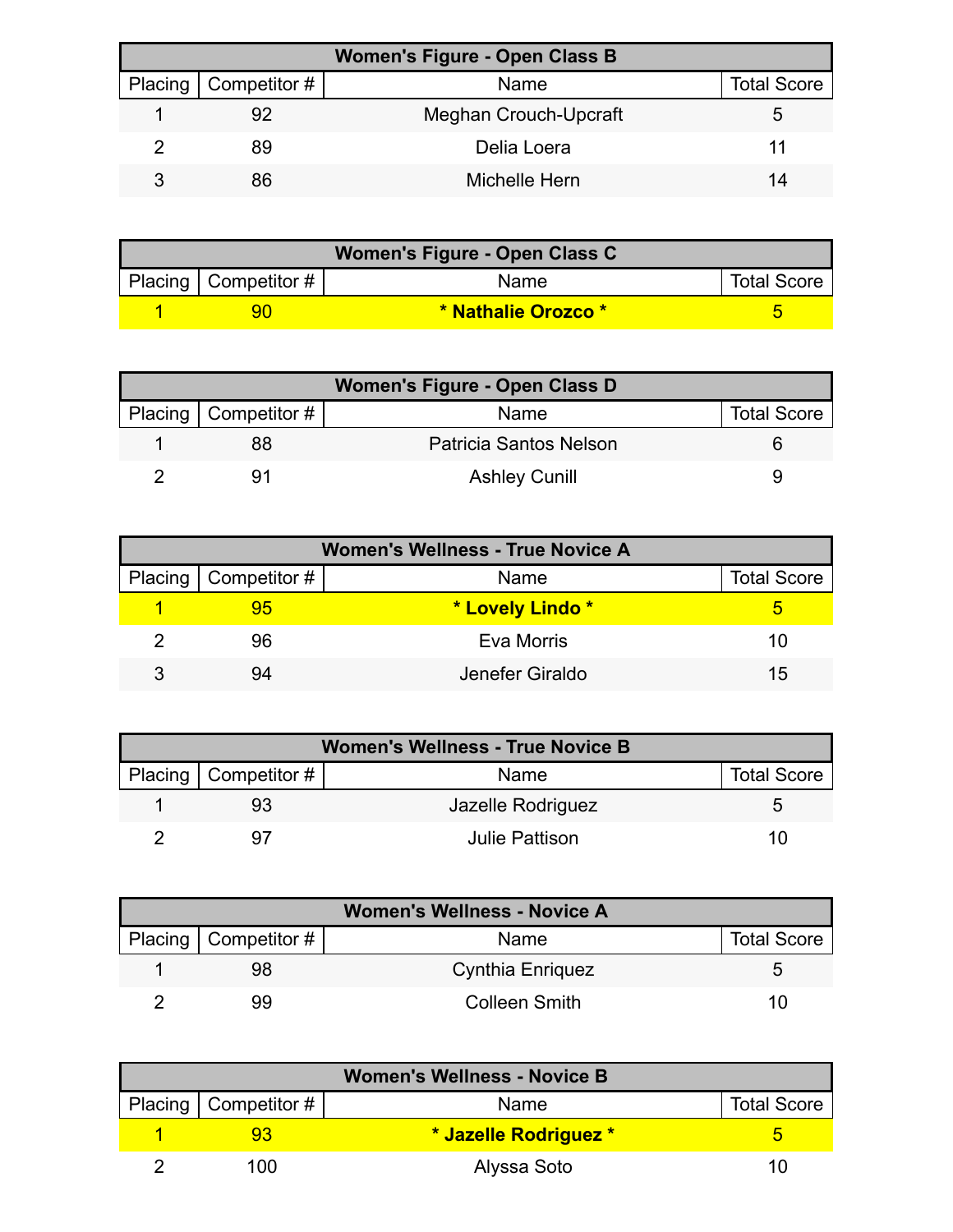| Women's Wellness - Open Class A |                           |                  |                    |  |
|---------------------------------|---------------------------|------------------|--------------------|--|
|                                 | Placing   Competitor $\#$ | <b>Name</b>      | <b>Total Score</b> |  |
|                                 |                           | * Lovely Lindo * |                    |  |

| <b>Women's Wellness - Open Class B</b> |              |                         |                    |  |
|----------------------------------------|--------------|-------------------------|--------------------|--|
| Placing                                | Competitor # | Name                    | <b>Total Score</b> |  |
|                                        | 96           | Eva Morris              | 5                  |  |
| 2                                      | 101          | Denise Portillo         | 12                 |  |
| 3                                      | 98           | <b>Cynthia Enriquez</b> | 15                 |  |
| 4                                      | 94           | Jenefer Giraldo         | 18                 |  |
| 5                                      | 99           | <b>Colleen Smith</b>    | 25                 |  |

| Women's Wellness - Open Class C |                        |                   |                    |  |
|---------------------------------|------------------------|-------------------|--------------------|--|
|                                 | Placing   Competitor # | Name              | <b>Total Score</b> |  |
|                                 |                        | Jazelle Rodriguez |                    |  |
|                                 | 100                    | Alyssa Soto       |                    |  |

| Women's Wellness - Open Class D |                        |                 |                    |  |
|---------------------------------|------------------------|-----------------|--------------------|--|
|                                 | Placing   Competitor # | Name            | <b>Total Score</b> |  |
|                                 | 102.                   | Brenda Alvarado | ∽                  |  |
|                                 | 103                    | Nicole Resko    | 10                 |  |

| Women's Bikini - Masters 50+ |                        |                      |                    |  |
|------------------------------|------------------------|----------------------|--------------------|--|
|                              | Placing   Competitor # | Name                 | <b>Total Score</b> |  |
|                              | 105                    | Deanna Lyle          |                    |  |
|                              | 106                    | <b>Kimberley Woo</b> | 10                 |  |
| 3                            | 104                    | <b>Rita Gonzalez</b> | 15                 |  |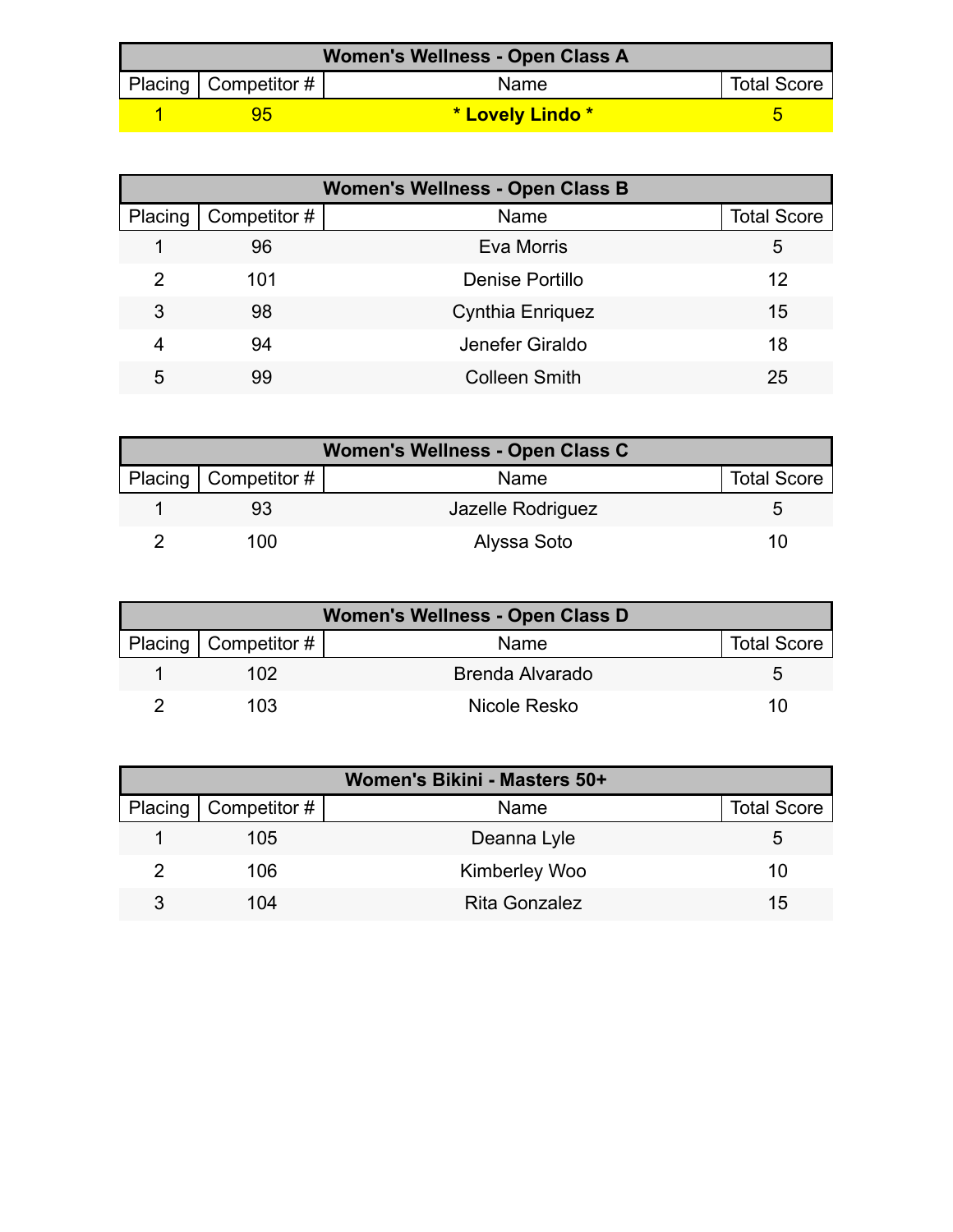| Women's Bikini - Masters 45+ |              |                      |                    |  |
|------------------------------|--------------|----------------------|--------------------|--|
| Placing                      | Competitor # | Name                 | <b>Total Score</b> |  |
|                              | 111          | <b>Elena Patrick</b> | 5                  |  |
| 2                            | 112          | Liza Sia             | 12                 |  |
| 3                            | 105          | Deanna Lyle          | 13                 |  |
| 4                            | 108          | Pamela Borough       | 22                 |  |
| 5                            | 110          | Michelle Longo       | 23                 |  |
| 6                            | 109          | Ada Hunt             | 30                 |  |
|                              | 107          | Cathy Berry          | 35                 |  |

| Women's Bikini - Masters 40+ A |              |                      |                    |  |
|--------------------------------|--------------|----------------------|--------------------|--|
| Placing                        | Competitor # | Name                 | <b>Total Score</b> |  |
|                                | 112          | Liza Sia             |                    |  |
| 2                              | 115          | <b>Arjey Rednour</b> | 9                  |  |
| 3                              | 108          | Pamela Borough       | 16                 |  |
|                                | 114          | <b>Hilary Mattes</b> | 18                 |  |

| Women's Bikini - Masters 40+ B |              |                         |                    |  |
|--------------------------------|--------------|-------------------------|--------------------|--|
| Placing                        | Competitor # | Name                    | <b>Total Score</b> |  |
| 1                              | 117          | * Lisa Moses *          | 6                  |  |
| 2                              | 111          | <b>Elena Patrick</b>    | 9                  |  |
| 3                              | 105          | Deanna Lyle             | 16                 |  |
| 4                              | 118          | <b>Edvania Peterson</b> | 19                 |  |
| 5                              | 119          | <b>Karina Torres</b>    | 26                 |  |
| 6                              | 116          | Mayra Barajas           | 29                 |  |

| Women's Bikini - Masters 35+ A |              |                      |                    |  |
|--------------------------------|--------------|----------------------|--------------------|--|
| Placing                        | Competitor # | Name                 | <b>Total Score</b> |  |
|                                | 120          | <b>Hazel Arceo</b>   | 5                  |  |
| 2                              | 121          | Ashley Jean          | 10                 |  |
| 3                              | 115          | <b>Arjey Rednour</b> | 15                 |  |
|                                | 114          | <b>Hilary Mattes</b> | 20                 |  |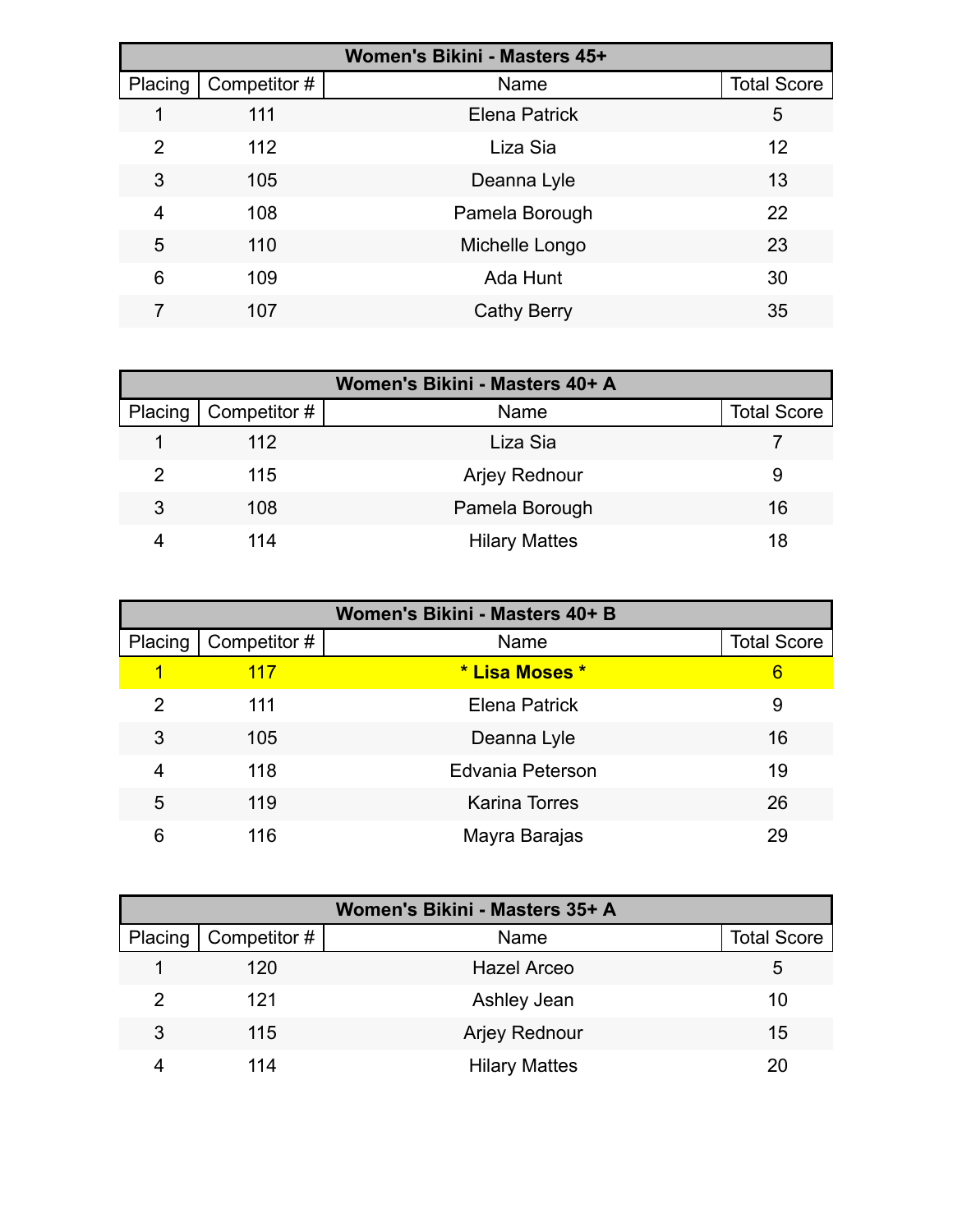| Women's Bikini - Masters 35+ B |              |                       |                    |  |
|--------------------------------|--------------|-----------------------|--------------------|--|
| Placing                        | Competitor # | Name                  | <b>Total Score</b> |  |
|                                | 139          | * Marylin Garcia *    | 5                  |  |
|                                | 122.         | <b>Valerie Poynor</b> | 10                 |  |
| 3                              | 111          | Elena Patrick         | 16                 |  |
|                                | 118          | Edvania Peterson      | 19                 |  |

| Women's Bikini - True Novice A |              |                       |                    |  |
|--------------------------------|--------------|-----------------------|--------------------|--|
| Placing '                      | Competitor # | Name                  | <b>Total Score</b> |  |
|                                | 125          | <b>Cat Matute</b>     | 6                  |  |
| $\mathcal{P}$                  | 126          | Jessica Taaca         | 9                  |  |
| 3                              | 123          | <b>Brianna Cooney</b> | 16                 |  |
|                                | 124          | <b>Monica Fuentes</b> | 18                 |  |

| <b>Women's Bikini - True Novice B</b> |                     |                       |                    |  |
|---------------------------------------|---------------------|-----------------------|--------------------|--|
| Placing                               | $\mid$ Competitor # | Name                  | <b>Total Score</b> |  |
|                                       | 127                 | * Elena Churikova *   | 5                  |  |
|                                       | 130                 | <b>Brittanie Irby</b> |                    |  |
| 3                                     | 128                 | Alyssa Henry          | 14                 |  |
|                                       | 129                 | Sue Huynh             | 20                 |  |

| Women's Bikini - True Novice C |                        |                     |                    |  |
|--------------------------------|------------------------|---------------------|--------------------|--|
|                                | Placing   Competitor # | Name                | <b>Total Score</b> |  |
|                                | 131                    | Alyssa Macomber     | 5                  |  |
|                                | 133                    | Candice Varela      | 10                 |  |
| 3                              | 109                    | Ada Hunt            | 17                 |  |
|                                | 132.                   | <b>Summer Blair</b> | 18                 |  |

| <b>Women's Bikini - True Novice D</b> |                        |               |                    |  |
|---------------------------------------|------------------------|---------------|--------------------|--|
|                                       | Placing   Competitor # | Name          | <b>Total Score</b> |  |
|                                       | 134                    | Lauren Celaya |                    |  |
|                                       | 116                    | Mayra Barajas | 10.                |  |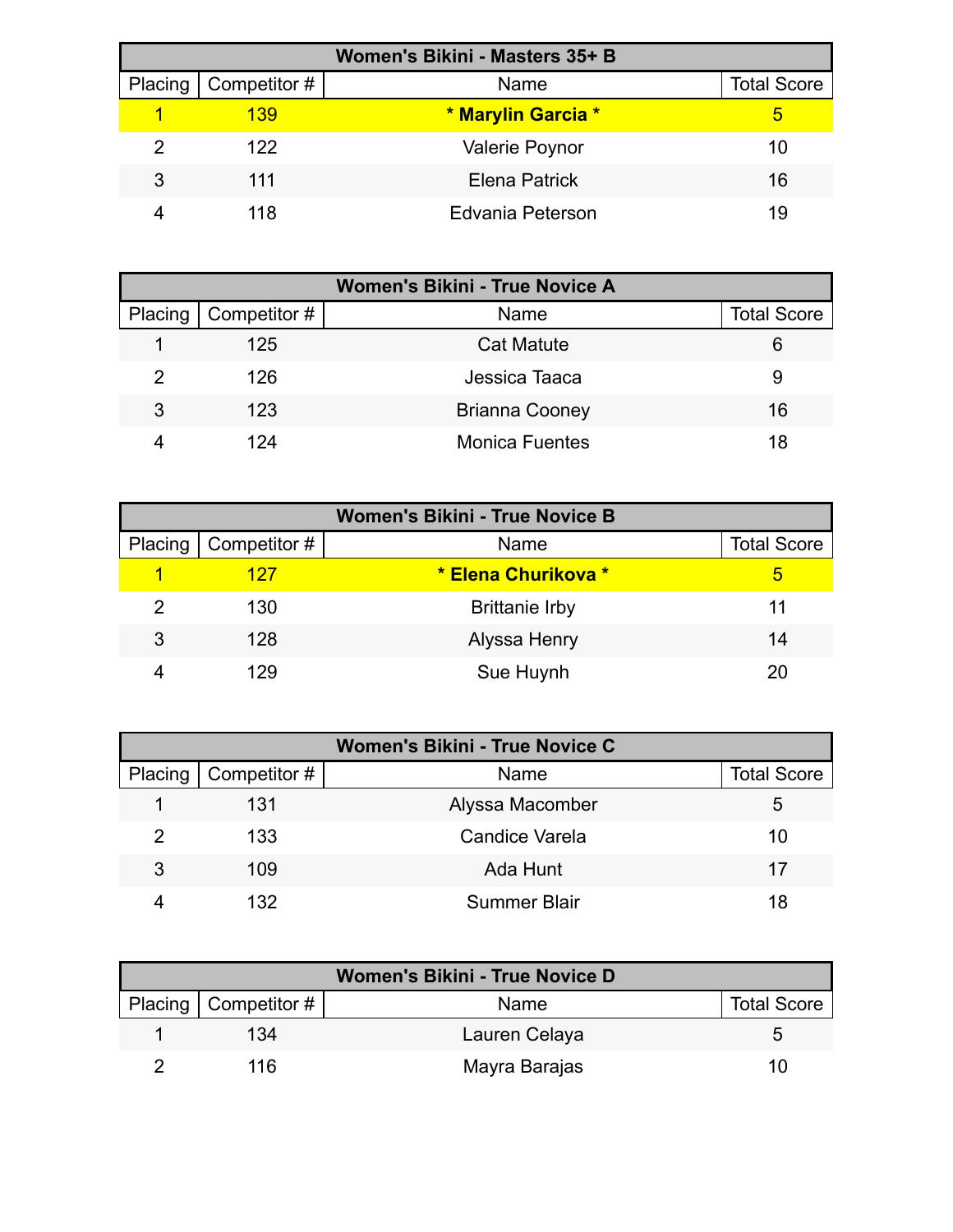| <b>Women's Bikini - Novice A</b> |              |                           |                    |  |
|----------------------------------|--------------|---------------------------|--------------------|--|
| Placing                          | Competitor # | Name                      | <b>Total Score</b> |  |
|                                  | 135          | Adriana Alvarenga Schaper | 5                  |  |
| 2                                | 125          | <b>Cat Matute</b>         | 12                 |  |
| 3                                | 123          | <b>Brianna Cooney</b>     | 14                 |  |
| 4                                | 110          | Michelle Longo            | 20                 |  |
| 5                                | 107          | <b>Cathy Berry</b>        | 24                 |  |
| 6                                | 124          | <b>Monica Fuentes</b>     | 30                 |  |

| <b>Women's Bikini - Novice B</b> |              |                        |                    |  |
|----------------------------------|--------------|------------------------|--------------------|--|
| Placing                          | Competitor # | Name                   | <b>Total Score</b> |  |
|                                  | 136          | Maia Magno             | 5                  |  |
| 2                                | 120          | <b>Hazel Arceo</b>     | 10                 |  |
| 3                                | 130          | <b>Brittanie Irby</b>  | 15                 |  |
| 4                                | 128          | Alyssa Henry           | 20                 |  |
| 5                                | 137          | <b>Chandler Muller</b> | 25                 |  |

| <b>Women's Bikini - Novice C</b> |                        |                       |                    |
|----------------------------------|------------------------|-----------------------|--------------------|
|                                  | Placing   Competitor # | Name                  | <b>Total Score</b> |
|                                  |                        | * Julie Pattison *    | 6                  |
|                                  | 140                    | <b>Heather Pullen</b> | 9                  |
| 3                                | 138                    | Jacki Dickson         | 16                 |
|                                  | 132                    | <b>Summer Blair</b>   | 19                 |

| <b>Women's Bikini - Novice D</b> |                              |                   |                    |  |
|----------------------------------|------------------------------|-------------------|--------------------|--|
|                                  | Placing $\vert$ Competitor # | <b>Name</b>       | <b>Total Score</b> |  |
|                                  | 149                          | Iris Van Der Meer | 5                  |  |
|                                  | 134                          | Lauren Celaya     | 10                 |  |
| 3                                | 116                          | Mayra Barajas     | 15                 |  |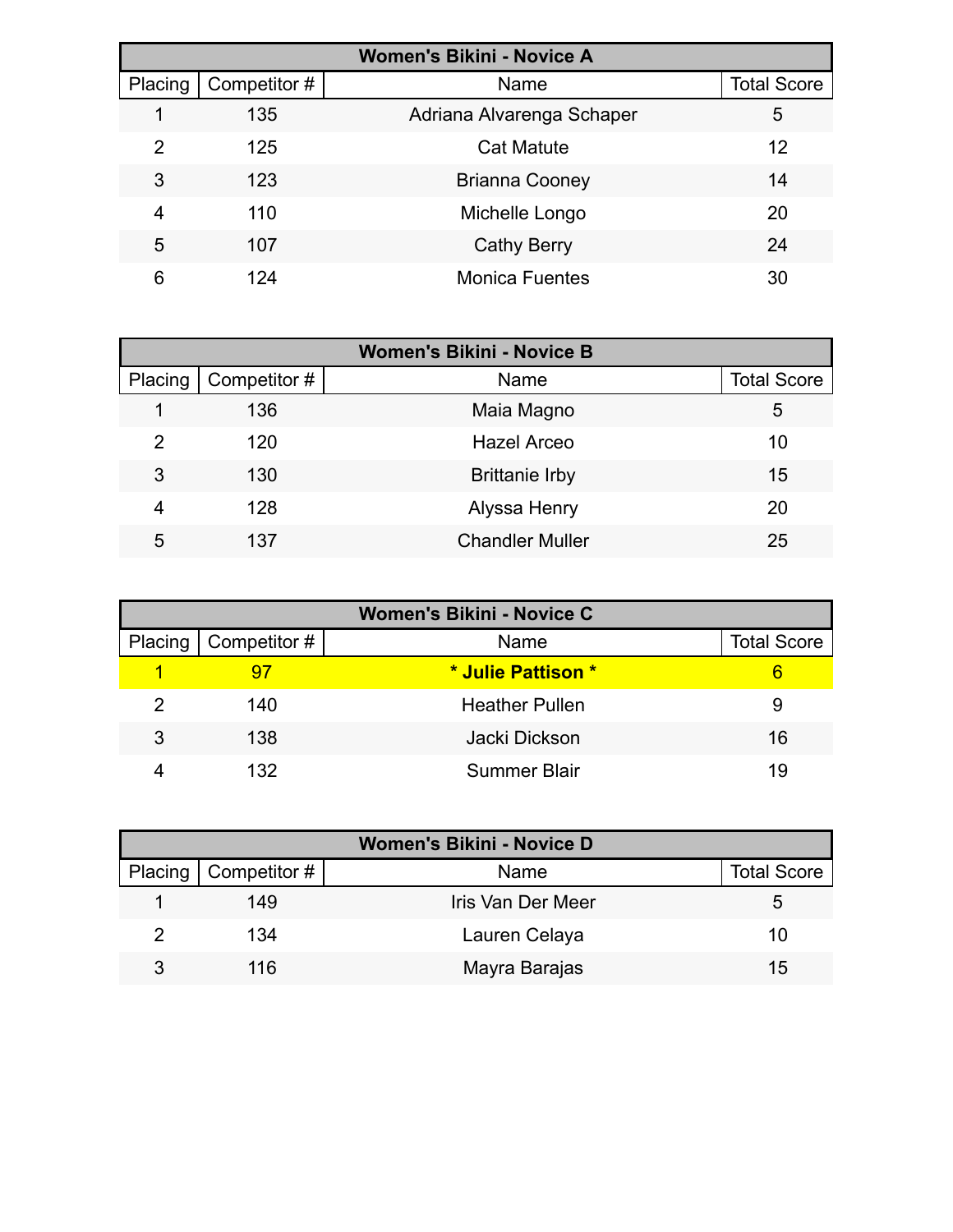| Women's Bikini - Open Class A |              |                           |                    |  |
|-------------------------------|--------------|---------------------------|--------------------|--|
| Placing                       | Competitor # | Name                      | <b>Total Score</b> |  |
|                               | 141          | Christia Ramirez          | 5                  |  |
| 2                             | 135          | Adriana Alvarenga Schaper | 10                 |  |
| 3                             | 142          | Dominique Viloria         | 15                 |  |
| 4                             | 126          | Jessica Taaca             | 20                 |  |
| 5                             | 114          | <b>Hilary Mattes</b>      | 25                 |  |

| Women's Bikini - Open Class B |                        |                    |                    |  |
|-------------------------------|------------------------|--------------------|--------------------|--|
|                               | Placing   Competitor # | Name               | <b>Total Score</b> |  |
|                               | 143                    | <b>Lauren Cook</b> |                    |  |

| Women's Bikini - Open Class C |              |                         |                    |  |
|-------------------------------|--------------|-------------------------|--------------------|--|
| Placing                       | Competitor # | Name                    | <b>Total Score</b> |  |
| 1                             | 147          | <b>Molly Mccammant</b>  | 7                  |  |
| $\overline{2}$                | 146          | <b>Tiffany Kusumoto</b> | 8                  |  |
| 3                             | 136          | Maia Magno              | 15                 |  |
| $\overline{4}$                | 127          | Elena Churikova         | 21                 |  |
| 5                             | 120          | <b>Hazel Arceo</b>      | 24                 |  |
| 6                             | 130          | <b>Brittanie Irby</b>   | 31                 |  |
| $\overline{7}$                | 144          | Angela Miranda          | 34                 |  |
| 8                             | 121          | Ashley Jean             | 40                 |  |
| 9                             | 145          | Melissa Badger          | 46                 |  |
| 10                            | 128          | Alyssa Henry            | 49                 |  |
| 11                            | 137          | <b>Chandler Muller</b>  | 57                 |  |
| 12                            | 108          | Pamela Borough          | 58                 |  |